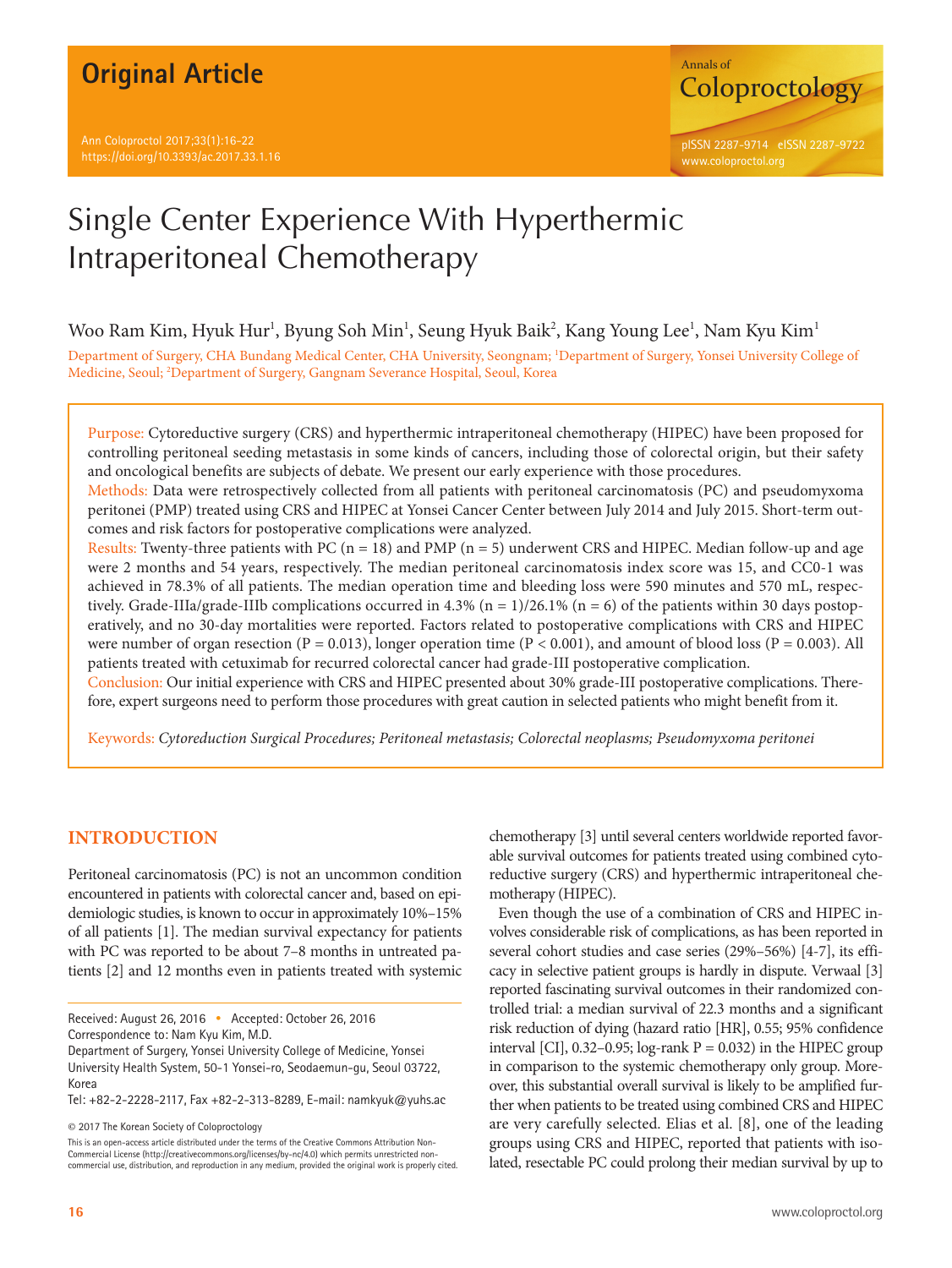**Coloproctology** 

63 months with this aggressive procedure in comparison to a median survival of 24 months with modern chemotherapies. Sugarbaker [9] insisted that a subset of patients with a peritoneal carcinomatosis index (PCI, which quantifies the intraperitoneal tumor burden by distribution and lesion size with a range of 0–39) less than 20 could profit in survival from his experience, and he emphasized the completeness of cytoreduction (CC 0–1) for the best survival outcome.

Recently, some leading experts even asserted the necessity for using prophylactic HIPEC. They claimed that early peritoneal metastases are impossible to detect given the absence of symptoms and current limitations of imaging; therefore, proper timing of surgical intervention could be delayed. Indeed, some European centers are performing clinical randomized trials to demonstrate the role of prophylactic HIPEC in selective high-risk subgroups of patients with peritoneal recurrence [10].

In Korea, some centers have been performing combined CRS and HIPEC as an alternative treatment for patients with synchronous or metachronous colorectal cancer with PC since HIPEC was first authorized as a new medical technology by the Ministry of Health and Welfare in late 2013. Even though HIPEC is being widely used for the treatment of PC in Western Europe and the United States, it is still known to involve high morbidity even at centers with experienced surgeons. Furthermore, HIPEC-related short-term outcomes in Korea are not available yet. Therefore, in this paper, we present and discuss our early experience related to HIPEC.

## **METHODS**

Data were retrospectively collected from all patients with PC and pseudomyxoma peritonei (PMP) treated by using of combination of CRS and HIPEC at Yonsei Cancer Center between July 2014 and July 2015. HIPEC was first introduced and conducted at our institution in July 2014. CRS was performed with intention-totreat in all patients for attaining R0-1 resections. Data were analyzed to demonstrate the safety of this procedure and the factors related with perioperative adverse events.

#### **Preoperative diagnosis and patient selection**

All the patients referred to our clinic for CRS and HIPEC were thoroughly evaluated in order to exclude possible systemic metastasis other than peritoneal seeding and to determine the tumor burden of PC and PMP. Diagnostic work-ups included esophagogastroduodenoscopy and colonoscopy, as well as computed tomography (CT) scans of the chest, abdomen and pelvis with IV contrast agents. Positron-emission tomography-CT (PET-CT) was considered if extra-abdominal metastasis was suspected or was difficult to determined based on the CT scans.

Patients with synchronous PC originating from colorectal cancer without systemic metastasis were mostly managed by using a combination of CRS and HIPEC, but patients with metachronous

PC, which was incidentally detected by serial elevation of serum carcinoembryonic antigen (CEA) or on a CT scan during the follow-up period after a curative resection, were initially considered as candidates for systemic chemotherapy. The cycles of preoperative chemotherapy were left to the oncologist's decision, but the resectability was discussed by the surgeon and the radiologist every 4–6 cycles of chemotherapy. Also, if the patient requested other treatment options rather than chemotherapy or the oncologist judged continuation of chemotherapy to be impossible because of its toxicity and low patient compliance with the treatment, a multidisciplinary team approach was recommended to the patient, the treatment plan was discussed further, and finally a decision was made to perform CRS and HIPEC when the tumor was such that a complete resection was thought to be possible, provided that the patient would benefit from the procedure. At out institution, PMP with obstructive symptoms or impending obstruction was considered to be an indication for the use of combined CRS and HIPEC.

Annals of

#### **Determination of CRS and HIPEC**

Preoperative diagnostic laparoscopy was not routinely performed for the evaluation of resectability. Its use was entirely left to the surgeon. Mostly, the way to proceed for the CRS and HIPEC was decided under direct vision after a long midline abdominal incision had been made from the xiphoid process to the symphysis pubis. The extent of PC was determined at the time of initial surgical exploration by using the PCI score. The PCI score, which was first suggested for the staging of PC by Jacquet and Sugarbaker [11] in 1996 and which comprises 13 abdominopelvic regions with lesion size scores and is a summed numerical score from 0 to 39, was adopted at our institution to investigate the extent of PC and to help surgeons determine how to apply the procedure. However, the indications for the use of CRS and HIPEC at our institution do not coincide with Sugarbaker [9]'s decision algorithm, but rather are based on those agreed on at a 2006 HIPEC consensus meeting in Milano, Italy [12]. In other words, a combination of CRS and HIPEC is used when complete cytoreduction is possible, regardless of the PCI score.

#### **CRS and HIPEC procedure**

CRS included removing the primary tumor with acceptable resection margins, metastatic lymph nodes, involved organs, and all peritoneal seeding metastases in the abdominopelvic cavity. If the tumors were unresectable because of anatomical location, including mesenteries of the small and the large bowels, a high-voltage monopolar device was used for cauterization of multiple small lesions. A peritonectomy was not conducted in any of the patients; rather, a peritonectomy was performed if visual peritoneal seeding metastases were confirmed at the initial surgical exploration. Before HIPEC was started, the completeness of cytoreduction (CC score from 0 to 3) [9] was measured and recorded.

HIPEC was facilitated using the open (coliseum) technique,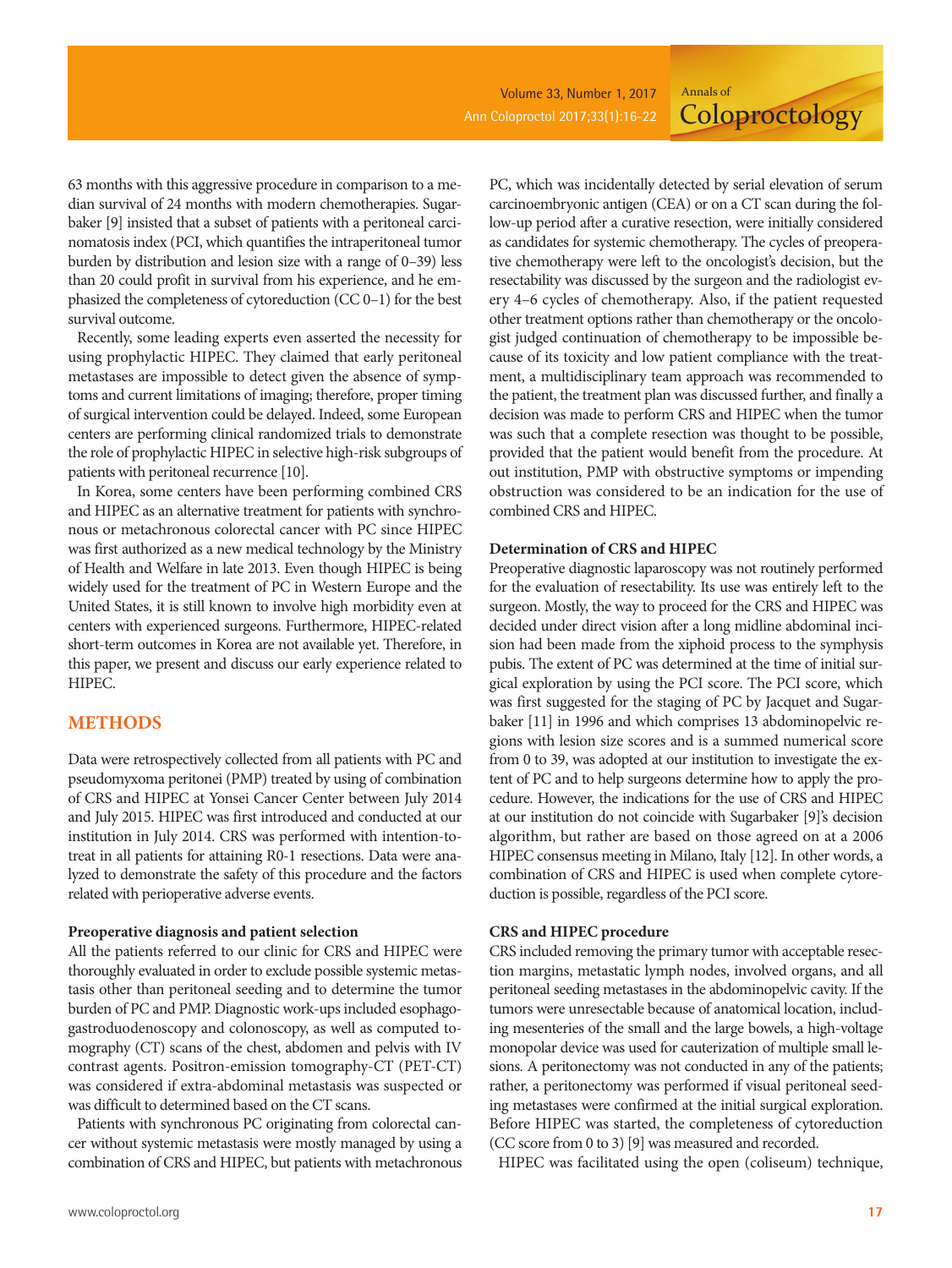Annals of **Coloproctology** 

which was prepared by suturing 1-0 vicryl to the deep layer of the epidermis and subcutaneous area and fixing it to an Omni retractor with mosquito instruments. Initially, 3 L of heated perfusion solution was infused into the abdominal cavity at a rate of 600– 800 mL/min through the inflow tube by way of a Belmont hyperthermic pump. When the temperature of the abdominal cavity had reached 40°C-41°C, the first dose of mitomycin-C of 17.5 mg/m2 was mixed into the heated solution, after which a dose of 8.8 mg/ $m<sup>2</sup>$  was added every 30 minutes. The temperature of the perfusion solution was maintained and evenly distributed at 41°C–42°C by stirring with a surgeon's hand. The duration of the HIPEC procedure was 90 minutes, after which the perfusion solution was completely drained and a bowel anastomosis was performed, if needed. All patients were taken to the intensive care unit for short-term observation.

#### **Postoperative chemotherapy and follow-up**

Adjuvant chemotherapeutic regimens were mainly with FOLFOX (oxaliplatin, leucovorin and 5-FU) or FOLFIRI (irinotecan, leu-

covorin and 5-FU) with or without biologic agents. Postoperative chemotherapy was recommended for all patients after they had completely recovered from surgical stress without any complication.

After the completion of postoperative chemotherapy, clinical evaluations were performed regularly every 3 months for the first 2 years and thereafter every 6 months for the subsequent 3 years. Serum CEA was measured whenever the patient visited the outpatient clinic, and CT scans of the chest, abdomen and pelvis were performed every 6 months during the follow-up period.

#### **Statistical analysis**

Patients were grouped according to the Clavien-Dindo classification [13]. Group A, which was grades 0–II, included patients with mild complications without any need for further intervention, and group B, which was more than grade III, included patients with moderate-to-severe complication with need for surgical exploration or radiological/medical intervention. Each factor associated with a postoperative complication after CRS and HIPEC

| <b>Type</b> | No.            | Sex/age (yr) | <b>Origin</b>           | <b>PCI</b>      | cc               | Complication                  |  |
|-------------|----------------|--------------|-------------------------|-----------------|------------------|-------------------------------|--|
| PC          |                | M/48         | Ascending colon cancer  | 20              | $\overline{0}$   | Gastric stasis                |  |
|             | $\overline{2}$ | F/47         | Rectal cancer           | 22              | $\mathbf{1}$     | Wound seroma                  |  |
|             | 3              | M/64         | Cecal cancer            | 9               | 0                |                               |  |
|             | $\overline{4}$ | F/48         | Ascending colon cancer  | 15              | $\mathbf{1}$     | Wound seroma                  |  |
|             | 5              | F/47         | Transverse colon cancer | 16              | 1                |                               |  |
|             | 6              | M/72         | Ascending colon cancer  | $\sqrt{3}$      | $\boldsymbol{0}$ |                               |  |
|             | $\overline{7}$ | M/37         | Appendiceal cancer      | 9               | $\overline{0}$   |                               |  |
|             | 8              | F/54         | Ovarian cancer          | 12              | $\overline{0}$   | Pelvic abscess                |  |
|             | 9              | M/43         | Appendiceal cancer      | 28              | $\overline{2}$   |                               |  |
|             | 10             | M/39         | Sigmoid colon cancer    | $\overline{2}$  | $\overline{0}$   | Urinary retention             |  |
|             | 11             | M/66         | Ascending colon cancer  | 12              | $\mathbf{1}$     | Intestinal obstruction        |  |
|             | 12             | M/64         | Cecal cancer            | 16              | $\mathbf{1}$     | Postoperative bleeding        |  |
|             | 13             | F/54         | Ovarian cancer          | $6\phantom{1}6$ | $\overline{0}$   |                               |  |
|             | 14             | M/63         | Sigmoid colon cancer    | $\overline{4}$  | $\overline{0}$   |                               |  |
|             | 15             | M/62         | Ascending colon cancer  | 10              | 1                | Pleural effusion              |  |
|             | 16             | F/50         | Ascending colon cancer  | 30              | $\overline{2}$   |                               |  |
|             | 17             | M/69         | Cecal cancer            | 13              | $\mathbf{1}$     |                               |  |
|             | 18             | F/36         | Sigmoid colon cancer    | 17              | $\mathbf{1}$     |                               |  |
| <b>PMP</b>  |                | F/61         | Appendiceal cancer      | 39              | $\mathbf{2}$     | Intestinal obstruction        |  |
|             | $\overline{2}$ | M/60         | Appendiceal cancer      | 24              | $\overline{2}$   | Intestinal obstruction        |  |
|             | 3              | M/67         | Ascending colon cancer  | 13              | 1                | Pleural effusion              |  |
|             | $\overline{4}$ | M/63         | Sigmoid colon cancer    | 28              | $\overline{2}$   | Intra-abdominal abscess/lleus |  |
|             | 5              | M/43         | Appendiceal cancer      | 39              | 1                | Anastomotic leakage           |  |

CRS + HIPEC, cytoreductive surgery + hyperthermic intraperitoneal chemotherapy; PC, peritoneal carcinomatosis; PMP, pseudomyxoma peritonei; PCI, peritoneal carcinomatosis index; CC, completeness of cytoreduction.

#### **Table 1.** Case summary of CRS + HIPEC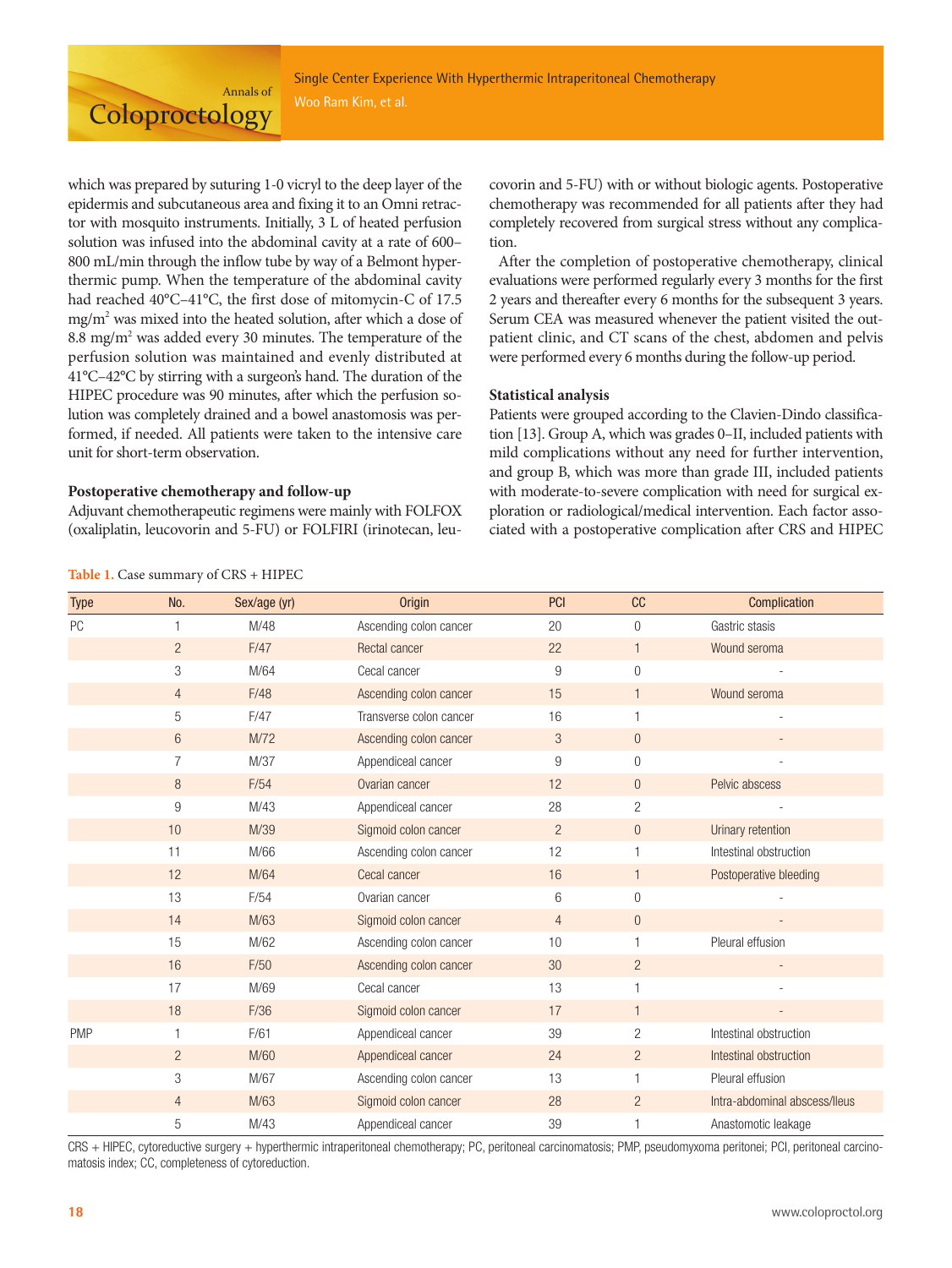**Coloproctology** 

was divided into 2 groups by using the cutoff value from the receiver operating characteristic curve and was analyzed using the chi-square test. All P-values were two-sided, and P < 0.05 was considered statistically significant. All statistical analyses were carried out using the IBM SPSS Statistics ver. 20.0 (IBM Co., Armonk, NY, USA).

## **RESULTS**

A total of 23 patients with PC ( $n = 18$ ) and PMP ( $n = 5$ ) were considered for CRS and HIPEC with intention-to-treat (Table 1). The median follow-up period was 2 months (range, 0–11 months), and the median age was 54 years old (range, 36–72 years). Among these patients,  $39.1\%$  (n = 9) had an American Society of Anaesthesiologists physical status classification grade of more than III, and  $13\%$  (n = 3) were moderate-to-severe malnutrition status. All the patients with synchronous PC had a CRS

**Table 2.** Patient's characteristics (n = 23)

| Variable                              | Value            |
|---------------------------------------|------------------|
| Sex                                   |                  |
| Male                                  | 15(65.2)         |
| Female                                | 8 (34.8)         |
| Age (yr)                              | 54 (36-72)       |
| Preoperative PNI <sup>a</sup>         |                  |
| Normal-mild (≥40)                     | 20(87.0)         |
| Moderate (35-40)                      | 1(4.3)           |
| Severe $(<35)$                        | 2(8.7)           |
| Preoperative CEA level (ng/µL)        | 13.0 (2.0-141.0) |
| ASA physical status classification    |                  |
| $\left  - \right $                    | 14 (60.9)        |
| $>\!\!\!\!\leq$ lll                   | 9(39.1)          |
| PC timing                             |                  |
| Synchronous                           | 7(30.4)          |
| Metachronous                          | 16 (69.6)        |
| Time interval since last surgery (mo) | $24(5 - 52)$     |
| Neoadjuvant chemotherapy              |                  |
| Yes                                   | 16 (69.6)        |
| N <sub>0</sub>                        | 7(30.4)          |
| Neoadjuvant chemotherapy cycles       | $12(0 - 93)$     |
| Adjuvant chemotherapy                 |                  |
| Yes                                   | 11(47.8)         |
| No                                    | 12 (52.1)        |

Values are presented as number (%) or median (range).

CEA, carcinoembryonic antigen; ASA, American Society of Anaesthesiologists; PC, peritoneal carcinomatosis.

a Prognostic nutrional index (normal, ≥50; mild, 40–50; moderate, 35–40; severe,  $<$ 35).

and HIPEC without any neoadjuvant chemotherapy. However, patients with metachronous PC mostly had undergone preoperative chemotherapy, a median of 12 cycles (range, 0–93 cycles) for 24 months (range, 5–52 months), during the time from their last surgery until the CRS and HIPEC was performed (Table 2).

Annals of

The primary tumor origin of PC in patients with colorectal cancer was mostly the right-side colon (75%, 12 out of 16). The median PCI score was 15 (range, 2–39), and patients with PCI scores of more than 20 were included in this study ( $n = 7, 30.4\%$ ). Complete cytoreduction was possible in 78.3% ( $n = 18$ ) of the patients, but in 21.7% ( $n = 5$ ) of the patients, the resection was an R2 resection. The median operation time and the bleeding loss were 590 minutes (range, 350–1,225 minutes) and 570 mL (range, 80–3,250 mL), respectively, and 9 patients (39.1%) required a transfusion during operation (Table 3).

Most patients recovered and were discharged a median of 19 days (range, 8–101 days) after surgery. Adverse events during the first 30 days following surgery occurred in 12 (12 of 23, 52.2%) patients, and among those 12, 7 (7 of 12, 58.3%) needed further radiological intervention or surgical exploration. Moreover, late complications occurred in 2 of the 23 patients (8.7%), for whom delayed surgical intervention was needed. Therefore, overall 9 of the 23 patients (39.1%) who underwent CRS and HIPEC had more than grade-III complications according to the Clavien-Dindo classification [13]. No mortalities occurred during the first 30 days of the follow-up period, but disease-related deaths occurred in 3 patients (13.0%) (Table 4).

Factors such as organs resected (more than 3), longer operation time ( $\geq 630$  minutes), and large amount of blood loss ( $\geq 600$  mL) during surgery were found to be associated with a high rate of postoperative complications. Interestingly, all 4 patients with recurred colorectal cancer who had been treated with cetuximab had grade-III postoperative complications. However, anastomotic leakage occurred in only 1 patient, who had a complete total colectomy with ileorectal anastomosis and HIPEC because of PMP. Preoperative nutritional status and number of bowel anastomoses were not closely related to the occurrence of postoperative adverse events (Table 5).

### **DISCUSSION**

Before HIPEC was permitted for the treatment of patients with colorectal cancer with PC in Korea, the only option for patients with PC was systemic chemotherapy with or without biologic agents. Even though newly developed chemotherapeutic and biologic agents have prolonged the life expectancy in those patients [14], chemotherapy-related adverse events or intolerance and resistance to this therapy ultimately made it impossible to prevent tumor progression and led to withdrawal of the treatment.

Our institution initially had difficulty in enrolling patients for CRS and HIPEC because our oncologists and gastroenterologists had some suspicions about this new procedure with regards to its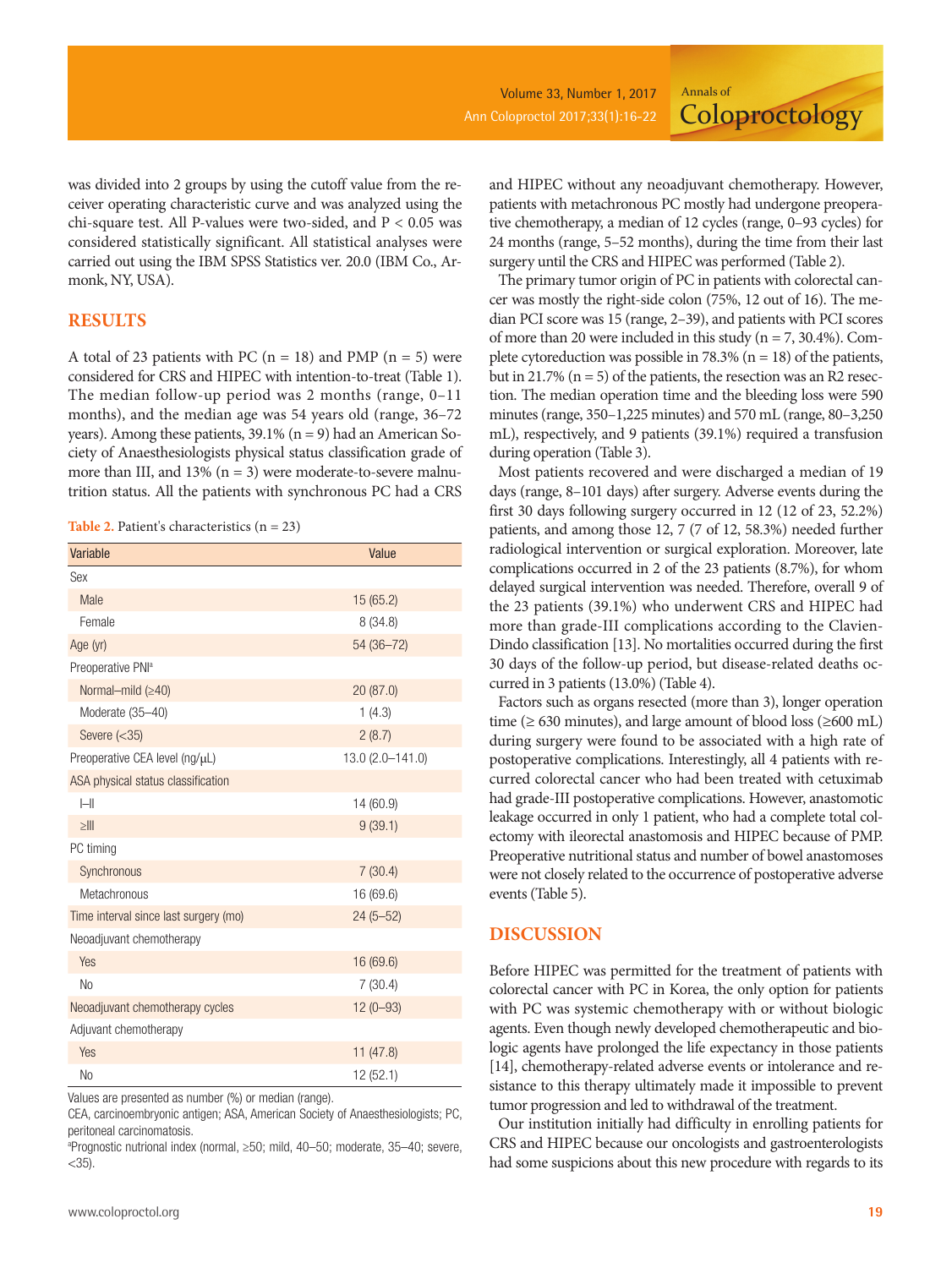

#### **Table 3.** Tumor characteristics and intraoperative parameters

| Variable                                       | Value           |  |  |  |
|------------------------------------------------|-----------------|--|--|--|
| Primary tumor                                  |                 |  |  |  |
| Appendix                                       | 5               |  |  |  |
| Cecum                                          | 3               |  |  |  |
| Ascending colon                                | $\overline{7}$  |  |  |  |
| Transverse colon                               | 1               |  |  |  |
| Sigmoid colon                                  | 4               |  |  |  |
| Rectum                                         | 1               |  |  |  |
| <b>Others</b>                                  | 2               |  |  |  |
| Histopathology                                 |                 |  |  |  |
| Adenocarcinoma, well/moderately differentiated | 12              |  |  |  |
| Adenocarcinoma, poorly differentiated/mucinous | 9               |  |  |  |
| Serous cystadenocarcinoma (ovary origin)       | $\overline{c}$  |  |  |  |
| Recurred tumor                                 |                 |  |  |  |
| PC                                             | 18 (78.3)       |  |  |  |
| Right-sided colon cancer                       | 12              |  |  |  |
| Left-sided colon cancer                        | 4               |  |  |  |
| Ovarian cancer                                 | 2               |  |  |  |
| <b>PMP</b>                                     | 5(21.7)         |  |  |  |
| Appendix origin                                | 3               |  |  |  |
| Ascending colon                                | $\mathbf{1}$    |  |  |  |
| Sigmoid colon                                  | 1               |  |  |  |
| PCI score                                      |                 |  |  |  |
| $\leq$ 20                                      | 16 (69.6)       |  |  |  |
| >20                                            | 7(30.4)         |  |  |  |
| PCI score                                      | $15(2 - 39)$    |  |  |  |
| CC score (n, %)                                |                 |  |  |  |
| $0 - 1$                                        | 18 (78.3)       |  |  |  |
| $2 - 3$                                        | 5(21.7)         |  |  |  |
| Completeness of resection                      |                 |  |  |  |
| R <sub>0</sub>                                 | 9(39.1)         |  |  |  |
| R1                                             | 9(39.1)         |  |  |  |
| R <sub>2</sub>                                 | 5(21.7)         |  |  |  |
| Operation time (hr)                            | 590 (350-1,225) |  |  |  |
| Bleeding loss (mL)                             | 570 (80-3,250)  |  |  |  |
| Transfusion                                    |                 |  |  |  |
| Yes                                            | 9(39.1)         |  |  |  |
| No                                             | 14 (60.9)       |  |  |  |

Values are presented as number (%) or median (range).

PC, peritoneal carcinomatosis; PMP, pseudomyxoma peritonei; PCI, peirtoneal carcinomatosis index; CC, completeness of cytoreduction.

efficacy and safety. This distrust made them hesitate to introduce this new therapeutic option to their patients in whom the disease

| <b>Table 4.</b> Short-term outcomes after $CRS + HIPEC$ ( $n = 23$ ) |  |
|----------------------------------------------------------------------|--|
|----------------------------------------------------------------------|--|

| Variable                              | Value          |
|---------------------------------------|----------------|
| Follow-up (mo)                        | $2(0-11)$      |
| Hospital stay (day)                   | $19(8 - 101)$  |
| 30 Days - AE <sup>a</sup>             | 12 (52.2)      |
| Grades I-II                           | 5(21.7)        |
| Grade IIIa                            | 1(4.3)         |
| $\geq$ Grade IIIb                     | 6(26.1)        |
| Postoperative IPC-related neutropenia | 3(13.0)        |
| Mild                                  | $\overline{2}$ |
| Moderate                              | 1              |
| Severe                                | $\Omega$       |
| Late AE <sup>b</sup>                  | 2(8.7)         |
| Enterovaginal fistula                 | $\mathbf{1}$   |
| Intestinal obstruction                | 1              |
| 30 Days - mortality                   | $\theta$       |
| Postoperative disease status          |                |
| No recurrence or stable disease       | 18(65.2)       |
| Recurrence or progression of disease  | 5(34.8)        |
| Death during follow-up                | 3(13.0)        |
| Disease related                       | 3              |
| Disease unrelated                     | $\Omega$       |

Values are presented as median (range) or number (%).

CRS + HIPEC, cytoreductive surgery + hyperthermic intraperitoneal chemotherapy; IPC, intraperitoneal chemotherapy.

<sup>a</sup>AE, adverse event according to the Clavien-Dindo classification. <sup>b</sup>Late AE: complications 30 days after CRS + HIPEC.

had been stabilized with continuous chemotherapy. The high complication rates previously reported in many centers worldwide [4-7] and the existence of only a few randomized controlled trials were the main obstacles to persuading them to enroll their patients who were suffering from metachronous PC. Therefore, the first enrolled patient was one who had colorectal cancer with synchronous PC and who had been directly referred to our department by a local clinic. This patient was initially diagnosed with ascending colon cancer with a few peritoneal seeding nodules based on the CT scan (PCI score, 8), but the intraoperative PCI score eventually revealed more than what had been expected preoperatively (intraoperative PCI score, 20). Even though this patient temporarily had gastric stasis, he recovered completely three weeks later and received adjuvant chemotherapy afterwards. He has shown no evidence of tumor recurrence since then. After the first patient had recovered without any major complication and HIPEC had been shown not to delay adjuvant chemotherapy, patients with metachronous PC started to be enrolled in HIPEC therapy by oncologists and gastroenterologists. As Tables 1 and 2 show, not only patients with PC  $(n = 2)$  originating from other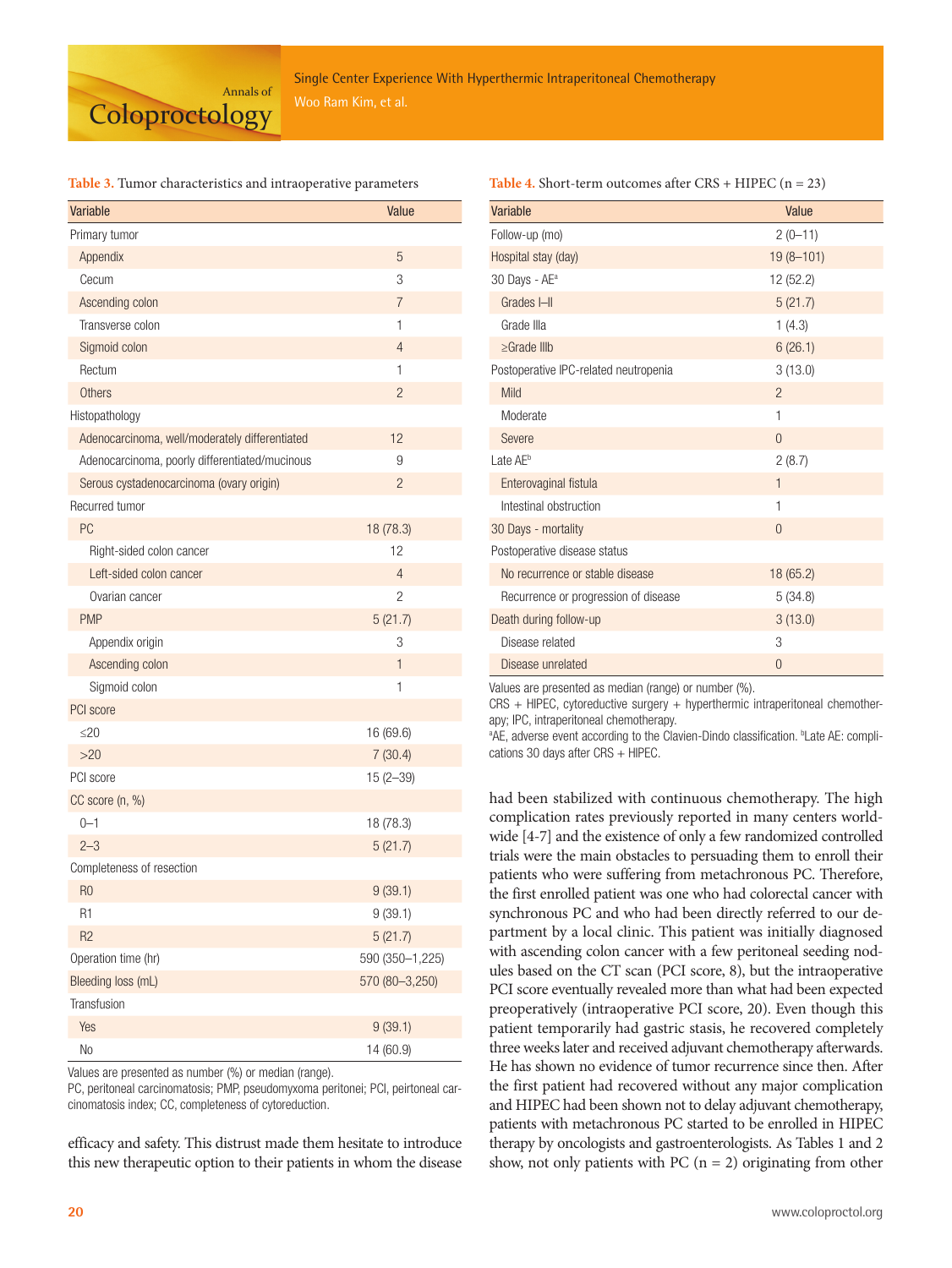**Coloproctology** 

| Table 5. Factors associated with postoperative complications after |  |  |  |
|--------------------------------------------------------------------|--|--|--|
| CRS + HIPEC                                                        |  |  |  |

| Variable                                         | Group A<br>$(n = 14)$ | Group B<br>$(n = 9)$ | P-value |
|--------------------------------------------------|-----------------------|----------------------|---------|
| Age <sup>a</sup>                                 |                       |                      | 0.214   |
| $55$                                             | 9(64.3)               | 3(33.3)              |         |
| >55                                              | 5(35.7)               | 6(66.7)              |         |
| Body mass index (kg/m <sup>2</sup> )             |                       |                      | 0.197   |
| $<$ 21                                           | 6(42.9)               | 7(77.8)              |         |
| $\geq$ 21                                        | 8(57.1)               | 2(22.2)              |         |
| No. of organs resected                           |                       |                      | 0.013   |
| $0 - 2$                                          | 11 (78.6)             | 2(22.2)              |         |
| $\geq$ 3                                         | 3(21.4)               | 7(77.8)              |         |
| No. of bowel anastomosis                         |                       |                      | 0.391   |
| $0 - 2$                                          | 14 (100)              | 8(88.9)              |         |
| $\geq$ 3                                         | 0(0)                  | 1(11.1)              |         |
| Previous operation                               |                       |                      | 0.176   |
| N <sub>o</sub>                                   | 6(42.9)               | 1(11.1)              |         |
| Yes                                              | 8(57.1)               | 8(88.9)              |         |
| PCI index <sup>a</sup>                           |                       |                      | 0.214   |
| $<$ 15                                           | 9(64.3)               | 3(33.3)              |         |
| $\geq$ 15                                        | 5(35.7)               | 6(66.7)              |         |
| ASA score                                        |                       |                      | 0.999   |
| $1 - 2$                                          | 9(64.3)               | 5(55.6)              |         |
| $\geq$ 3                                         | 5(35.7)               | 4(44.4)              |         |
| Operation time (min) <sup>a</sup>                |                       |                      | < 0.001 |
| < 630                                            | 12 (85.7)             | 0(0)                 |         |
| $\geq 630$                                       | 2(14.3)               | 9(100)               |         |
| Blood loss (mL) <sup>a</sup>                     |                       |                      | 0.003   |
| <600                                             | 11 (78.6)             | 1(11.1)              |         |
| $\geq 600$                                       | 3(21.4)               | 8 (88.9)             |         |
| <b>Transfusion</b>                               |                       |                      | 0.077   |
| No                                               | 11 (78.6)             | 3(33.3)              |         |
| Yes                                              | 3(21.4)               | 6(66.7)              |         |
| Cycles of preoperative chemotherapy <sup>a</sup> |                       |                      | 0.383   |
| <17                                              | 10(71.4)              | 4(44.4)              |         |
| $\geq$ 17                                        | 4(28.6)               | 5(55.6)              |         |
| Preoperative biologic agent                      |                       |                      | 0.017   |
| None                                             | 11 (78.6)             | 5(55.6)              |         |
| Cetuximab                                        | 0(0)                  | 4(44.4)              |         |
| Avastin                                          | 2(14.3)               | 0(0)                 |         |
| Avastin $+$ cetuximab                            | 1(7.1)                | 0(0)                 |         |
| Preoperative PNI <sup>b</sup>                    |                       |                      | 0.538   |
| Normal-mild                                      | 13 (92.9)             | 7(77.8)              |         |
| Moderate-severe                                  | 1(7.1)                | 2(22.2)              |         |

CRS + HIPEC, cytoreductive surgery + hyperthermic intraperitoneal chemotherapy. Group A, Clavien-Dindo classification grades 0–II; group B, Clavien-Dindo classification grade > III.

<sup>a</sup>Cutoff value obtained from the receiver operating characteristic curve. <sup>b</sup>Prognostic nutrional index (normal, ≥50; mild, 40–50; moderate, 35–40; severe, <35).

sites such as the ovaries but also patients with PMP ( $n = 5$ ) were included in the analysis because the main purpose of our study was to introduce our early experiences with respect to the safety of this new procedure in a single center.

Annals of

As for HIPEC-associated complications, 3 adverse events (3 of 7, 14.3%), urinary retention, gastric stasis, and intestinal obstruction, occurred in patients with synchronous PC, and the patient with intestinal obstruction was eventually treated with surgical intervention. To be frank, this patient was the first and the last patient enrolled in HIPEC despite his having a nonprogressive single hepatic metastasis after completion of 12 cycles of neoadjuvant chemotherapy, which is known to be a contraindication for HIPEC. During a 660-minute surgery, CRS and intraoperative radio-frequency ablation to a single hepatic metastasis were performed, attaining a R0 resection. Among 16 patients with metachronous PC or PMP, 9 patients (56.3%) had postoperative complications within 30 days. Excluding 3 patients with minor adverse events, 6 other patients with major complications (37.5%), such as intra-abdominal abscess, pleural effusion, intestinal obstruction, immediate postoperative bleeding and anastomotic leakage, were finally treated with radiologic or surgical interventions.

Given our short-term outcomes, the major complication rate for patients with synchronous PC tended to be lower than it was for patients with metachronous PC. This is the reason patients with metachronous PC commonly present with conditions that are unfavorable for surgery, including severe adhesion, undernutritional status and previous multiple cycles of chemotherapy with or without biologic agents. As Table 5 shows, all 4 patients treated with cetuximab preoperatively had major complications, such as pleural effusion, intestinal obstruction, immediate postoperative bleeding and intra-abdominal abscess with sepsis. In a recent European study, bevacizumab was also found to be associated with a twofold increased morbidity in patients treated with CRS and HIPEC (odds ratio, 2.28; 95% CI, 1.05 to 4.95; P = 0.04) [15]. Therefore, great attention is needed when performing CRS and HIPEC, particularly in the patients who have metachronous PC or have received preoperative chemotherapy or biologic therapy.

In addition to the aforementioned preoperative unfavorable conditions, the major complications tended to be associated with several intraoperative factors, as shown in Table 5. Major complications occurred more commonly in patients who had more than 3 organs resected, operation times of 630 minutes or longer, and losses of 600 mL or more of blood during surgery. Against our expectation, anastomotic leakage occurred in only one patient (4.3%) and showed no significant differences compared to usual colorectal surgery. A great diversity of opinion exists concerning this early postoperative major complication rate (7 of 23, 30.4%), i.e., whether it needs to be abided for better oncologic outcomes or not. However, if we can attain the same oncologic outcomes as leading experts in Europe and the United States do, we think this aggressive procedure, with its accompanying high morbidity, should be considered for carefully selected patients who might